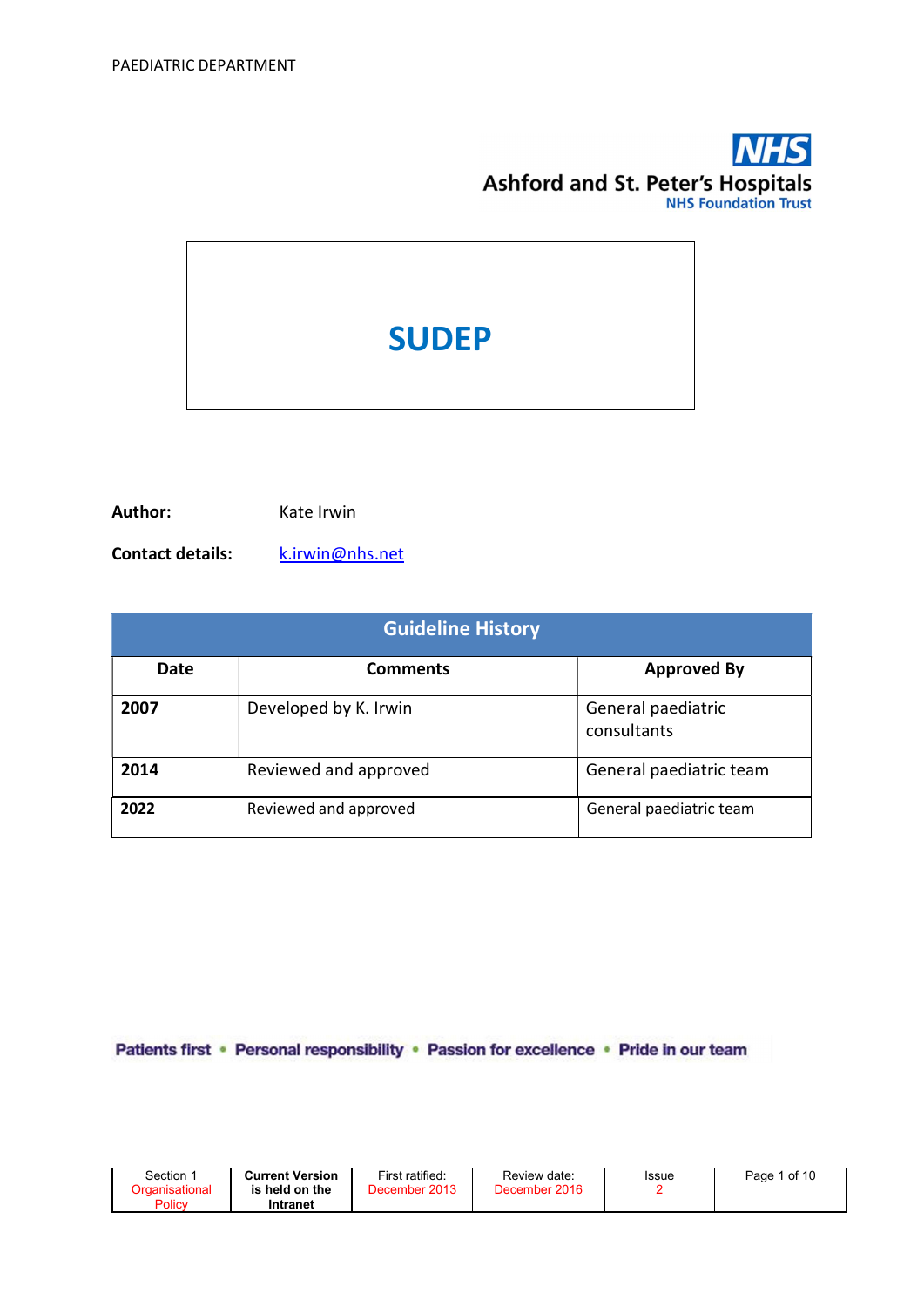# **Contents**

Page

- 1. Guideline
	- a. Introduction

b.

- 2. Supporting References
- 3. Supporting Trust Guidelines
- 4. Guideline Governance
	- a. Scope
	- b. Purpose
	- c. Duties and Responsibilities
	- d. Approval and Ratification
	- e. Dissemination and Implementation
	- f. Review and Revision Arrangements
	- g. Equality Impact Assessment
	- h. Document Checklist
- 5. Appendices

1.

| Section               | Current Version | First ratified: | Review date:  | Issue | Page 2 of 10 |
|-----------------------|-----------------|-----------------|---------------|-------|--------------|
| <b>Organisational</b> | is held on the  | December 2013   | December 2016 |       |              |
| Policy                | Intranet        |                 |               |       |              |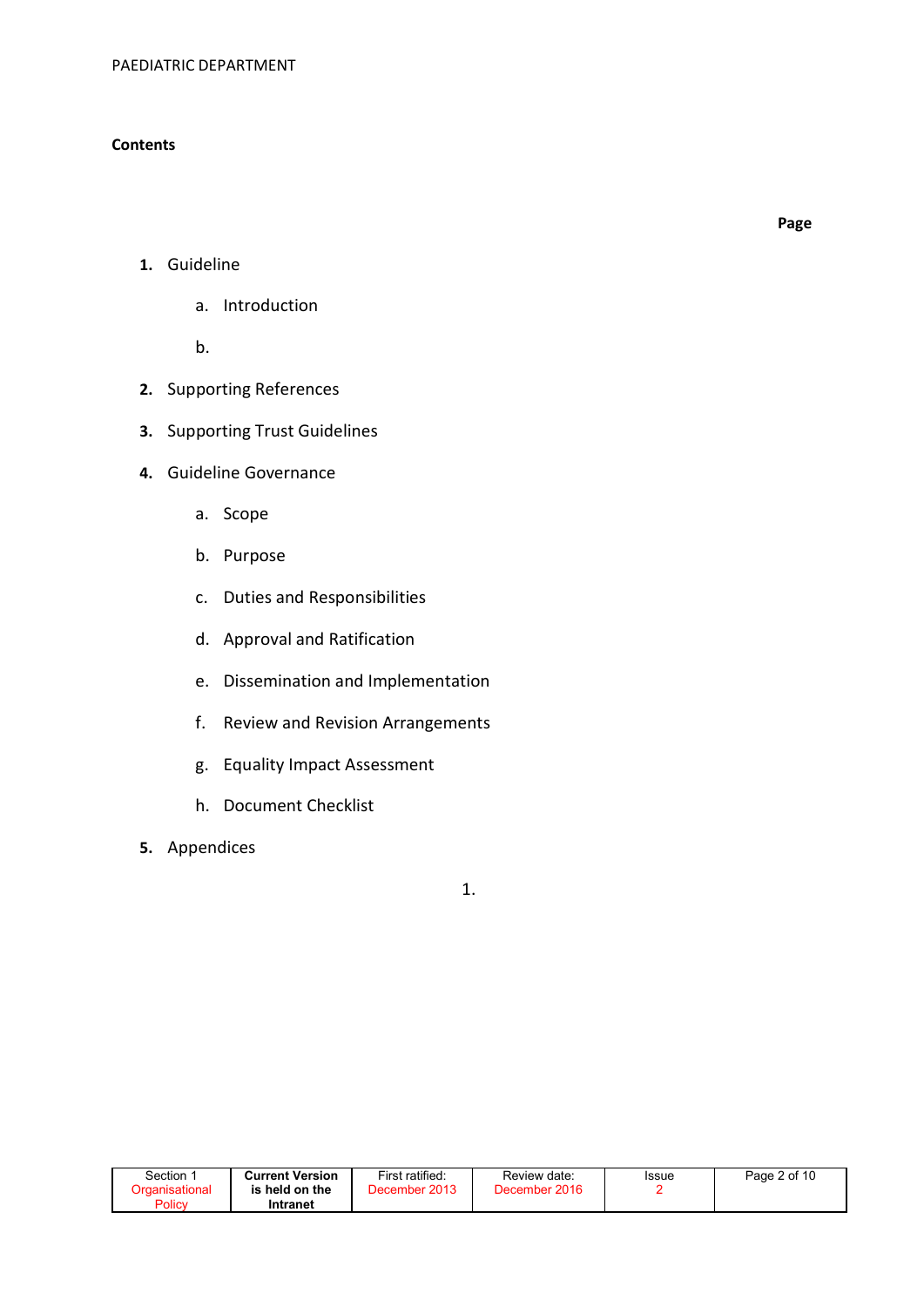# Guidelines for the discussion of SUDEP with children with epilepsy and their families.

SUDEP is defined as:

"The sudden, unexpected, witnessed or unwitnessed, nontraumatic

 and non-drowning death in patients with epilepsy, with or without evidence for a seizure and excluding convulsive status epilepticus in which post-mortem examination does not reveal a toxicological

or

anatomical cause for death."

Epilepsy is not a single disorder, rather a group of syndromes with different clinical phenotypes, causes and prognoses. This fact is of huge importance when discussing epilepsy and the risk of death with families. It is not appropriate to discuss epilepsy as though it were a single disorder. Diagnosing a child's specific epilepsy syndrome and cause of the epilepsy may better inform doctors about the risks of premature death and SUDEP for individual children which can then be shared with the family.

Risk of SUDEP is known to be higher in those patients:

with poorly controlled seizures;

who are poorly compliant with treatment;

who have symptomatic epilepsy;

who have associated neurological comorbidity;

who have associated significant learning difficulties.

| Section ∵                       | <b>Current Version</b>     | First ratified: | Review date:  | Issue | Page 3 of 10 |
|---------------------------------|----------------------------|-----------------|---------------|-------|--------------|
| <b>Organisational</b><br>Policy | is held on the<br>Intranet | December 2013   | December 2016 |       |              |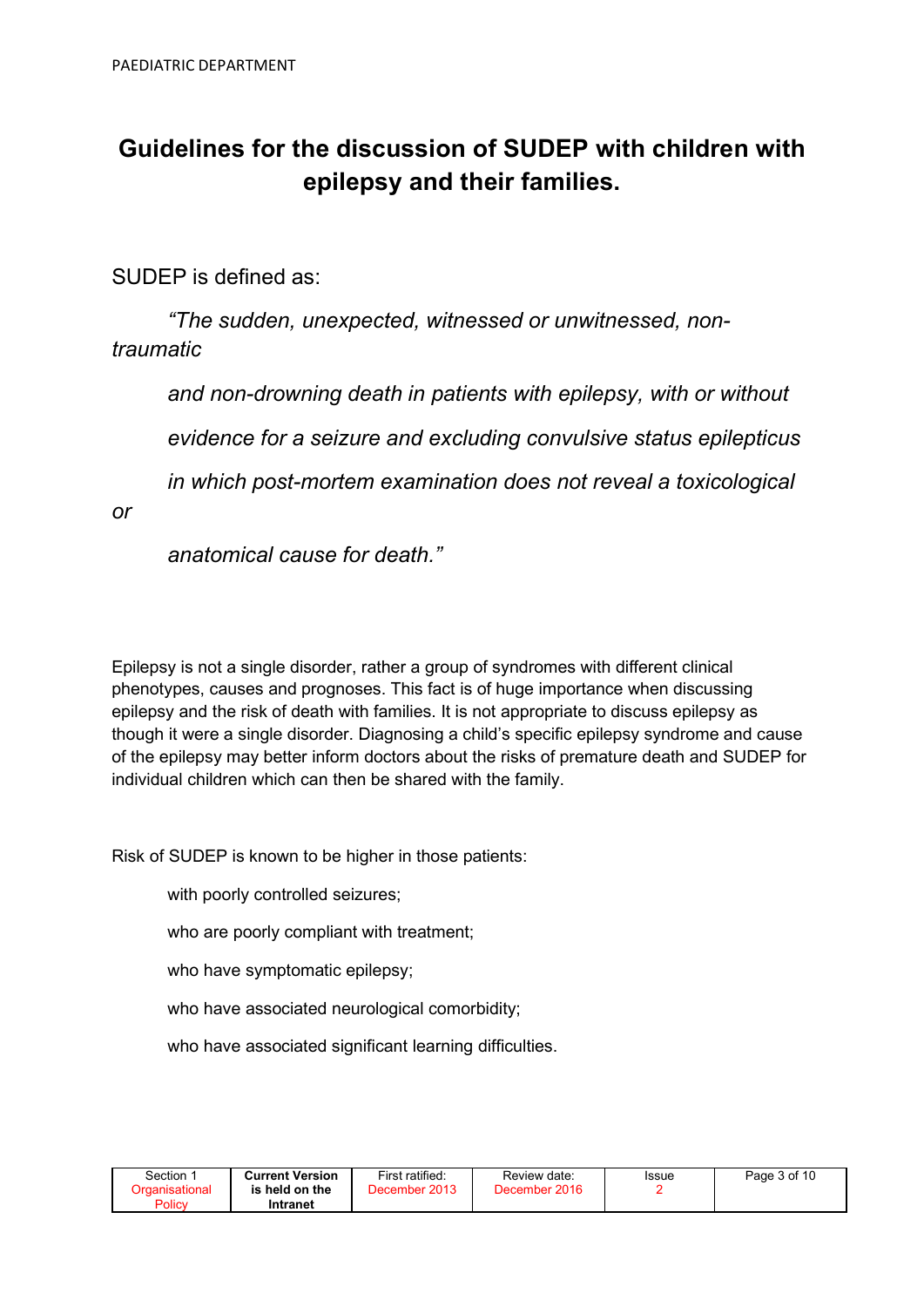# SUDEP should always be discussed with families of children:

With symptomatic epilepsy, (ie epilepsy in the context of a structural brain

abnormality, metabolic disorder or neuro-degenerative disorder)

With drug resistant tonic-clonic seizures;

With associated severe neurological impairment;

Who ask direct questions about death and epilepsy.

# Discussion about SUDEP should be considered in children:

With additional learning difficulties;

With additional physical difficulties;

Who are not complying with treatment;

Who are resisting treatment.

# SUDEP does not need to be routinely discussed with families of children:

With benign familial infantile seizures;

With childhood absence epilepsy;

With benign partial epilepsy with centro-temporal spikes;

With well controlled idiopathic generalised epilepsy.

Ideally, discussion regarding SUDEP should be done in the epilepsy clinic by a consultant.

The content of the discussion should be clearly documented in the patient's hospital notes and included in the correspondence to the GP that is copied to the parents and child. The family should also be given a generic information sheet on "epilepsy and death".

| Section $\, \dot{} \,$   | <b>Current Version</b> | First ratified:   | Review date:  | Issue | Page 4 of 10 |
|--------------------------|------------------------|-------------------|---------------|-------|--------------|
| Drɑanisational<br>Policy | is held on the         | 2013<br>December' | December 2016 |       |              |
|                          | Intranet               |                   |               |       |              |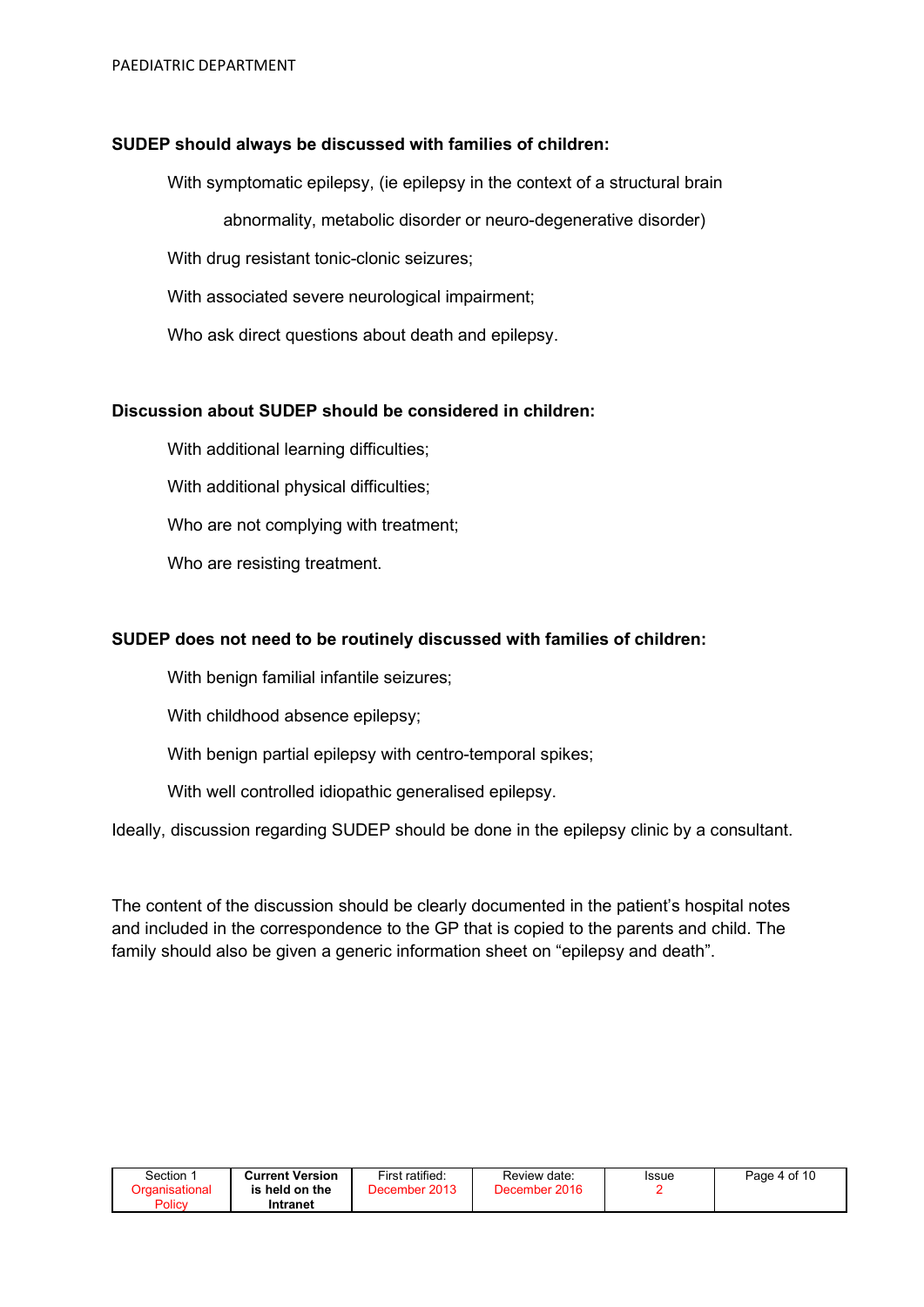# 2. Supporting References

Nashef L. sudden unexpected death in epilepsy: terminology and definitions. EPILEPSIA 1997;38(suppl 11):S6-S8

| Section $\, \dot{} \,$<br>Organisational | <b>Current Version</b><br>is held on the | First ratified:<br>December 2013 | Review date:<br>December 2016 | Issue | Page 5 of 10 |
|------------------------------------------|------------------------------------------|----------------------------------|-------------------------------|-------|--------------|
| Policy                                   | Intranet                                 |                                  |                               |       |              |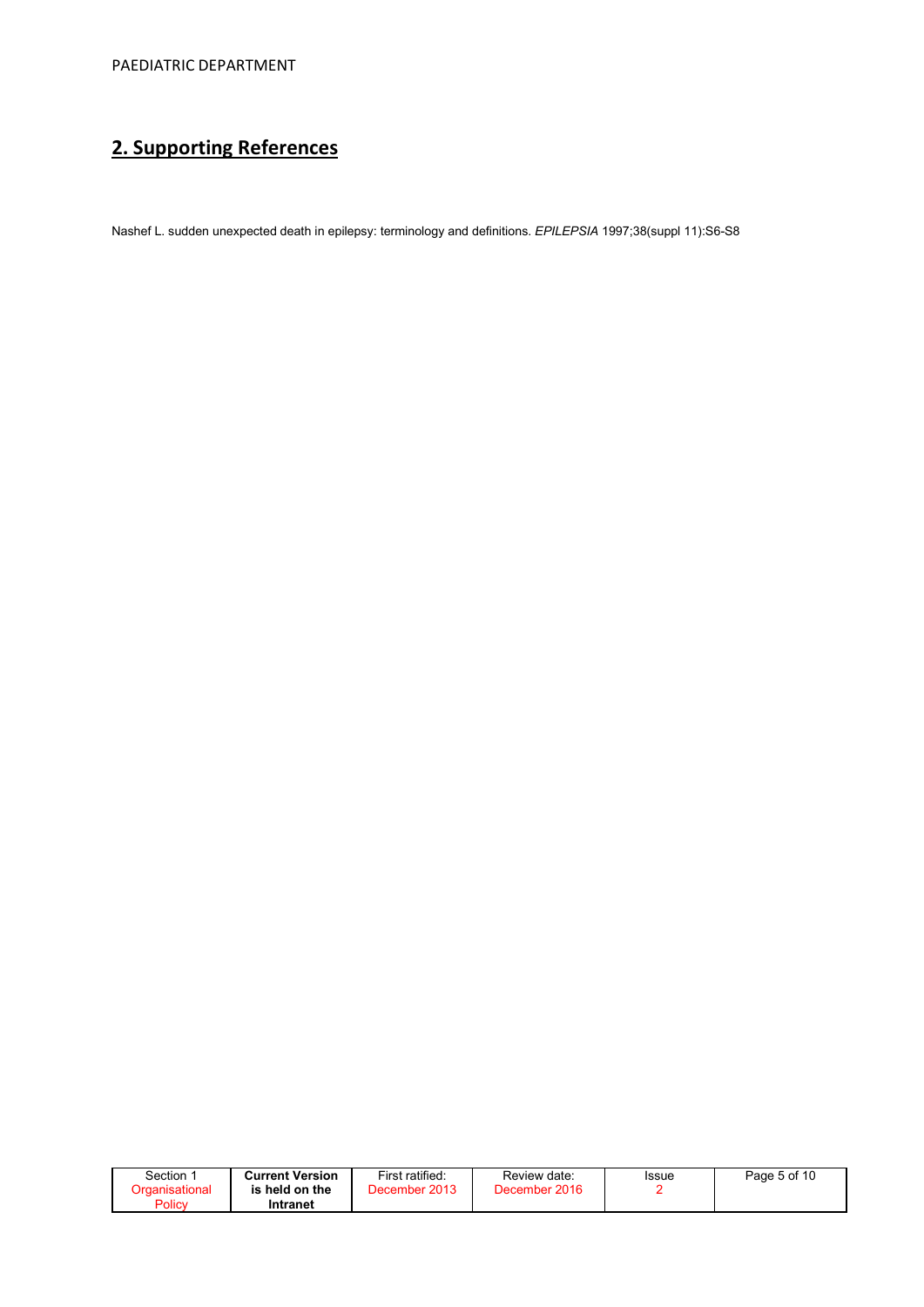# 2. Guideline Governance

# a. Scope

This guideline is relevant to all staff caring for all children from 0-18 years old across the emergency department, inpatient ward and outpatient department.

# b. Purpose

- i. This guidelines aims to facilitate a common approach to the management of children. At times deviation from the guideline may be necessary, this should be documented and is the responsibility of the attending consultant.
- ii. This guideline is subject to regular review to ensure ongoing evidence based practice.

# c. Duties and Responsibilities

All healthcare professionals responsible for the care of all children 0-18years should be aware of practice according to this guideline.

# d. Approval and Ratification

This guideline will be approved and ratified by the Paediatric Guidelines Group.

# e. Dissemination and Implementation

- i. This guideline will be uploaded to the trust intranet 'Paediatric Guidelines' page and thus available for common use.
- ii. This guideline will be shared as part of ongoing education within the Paediatric Department for both medical and nursing staff.
- iii. All members of staff are invited to attend and give comments on the guideline as part of the ratification process.

# f. Review and Revision Arrangements

- a. This policy will be reviewed on a 3 yearly basis by the appropriate persons.
- b. If new information comes to light prior to the review date, an earlier review will be prompted.
- c. Amendments to the document shall be clearly marked on the document control sheet and the updated version uploaded to the intranet. Minor amendments will be ratified through the Paediatric Guidelines Group. A minor amendment would consist of no major change in process, and includes but is not limited to, amendments to documents within the appendices.

| Section 1      | <b>Current Version</b> | First ratified: | Review date:  | <b>Issue</b> | Page 6 of 10 |
|----------------|------------------------|-----------------|---------------|--------------|--------------|
| Organisational | is held on the         | December 2013   | December 2016 |              |              |
| Policy         | Intranet               |                 |               |              |              |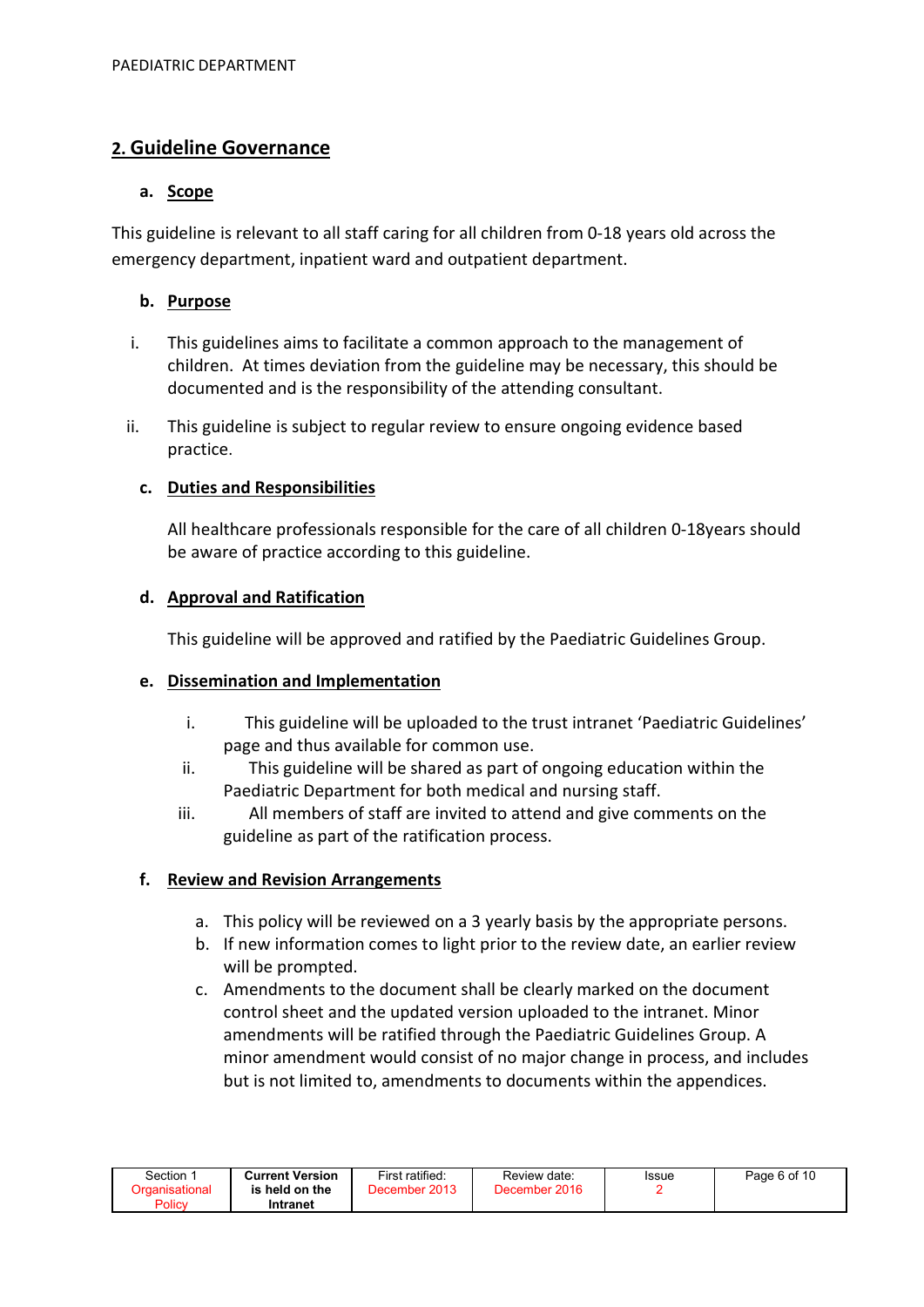# g. Equality Impact Assessment

#### **Background**

Who was involved in the Equality Impact Assessment

Author and the supervising consultants.

### Methodology

- A brief account of how the likely effects of the policy was assessed (to include race and ethnic origin, disability, gender, culture, religion or belief, sexual orientation, age)
- The data sources and any other information used
- The consultation that was carried out (who, why and how?)

All groups of staff and patients were taken into consideration and there is no bias towards or against any particular group.

### Key Findings

- Describe the results of the assessment
- Identify if there is adverse or a potentially adverse impacts for any equalities groups

There is no evidence of discrimination.

### **Conclusion**

• Provide a summary of the overall conclusions

There is no evidence of discrimination.

## Recommendations

- State recommended changes to the proposed policy as a result of the impact assessment
- Where it has not been possible to amend the policy, provide the detail of any actions that have been identified
- Describe the plans for reviewing the assessment

This guideline is appropriate for use.

| Section ∵      | <b>Current Version</b> | First ratified: | Review date:  | Issue | 7 of 10 |
|----------------|------------------------|-----------------|---------------|-------|---------|
| Organisational | is held on the         | December 2013   | December 2016 |       | Page    |
| Policy         | Intranet               |                 |               |       |         |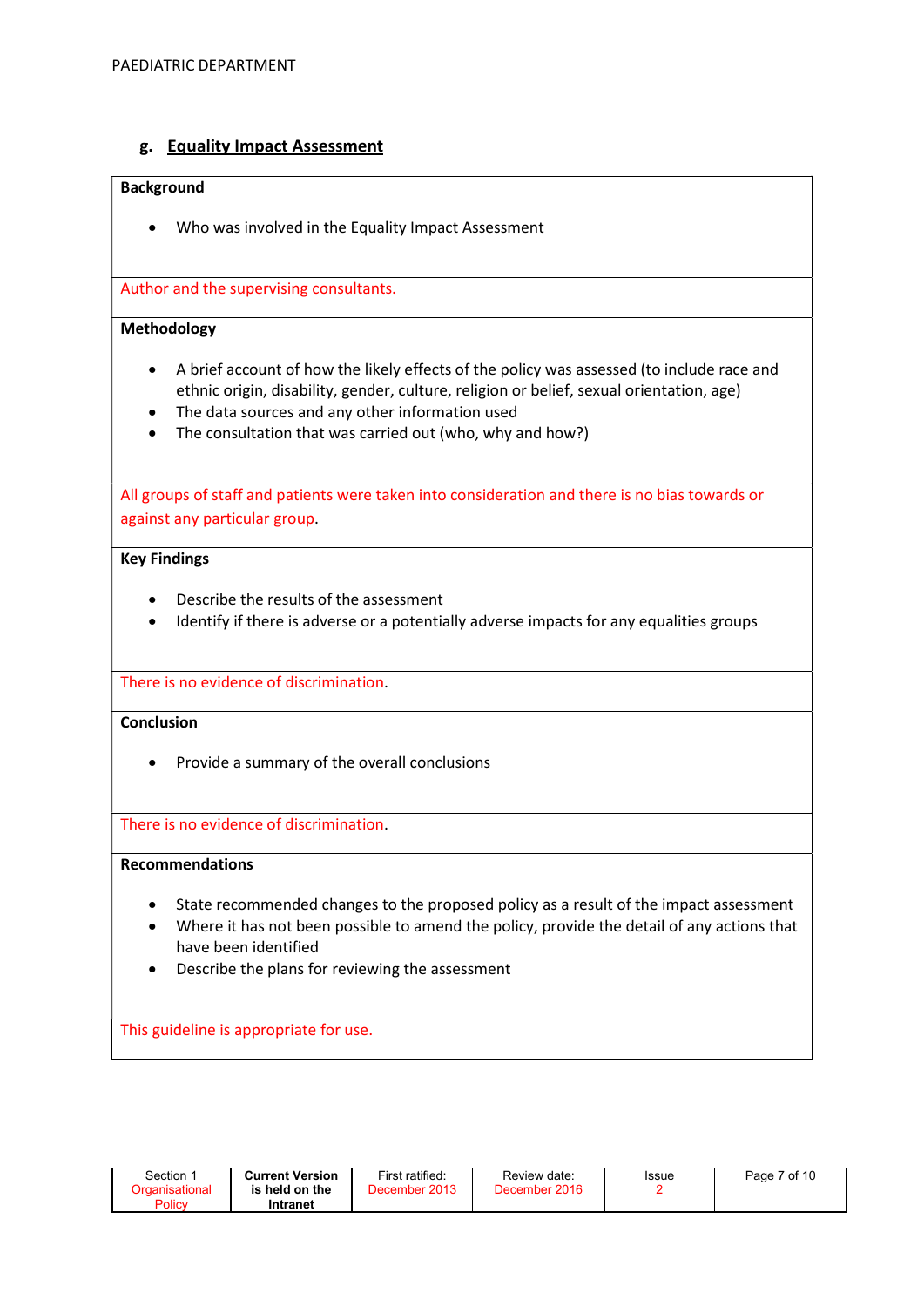# h. Document Checklist

To be completed (electronically) and attached to any document which guides practice when submitted to the appropriate committee for approval or ratification.

# Title of the document:

# Policy (document) Author:

# Executive Director: N/A

|                |                                                | Yes/No/<br>Unsure/NA | <b>Comments</b> |
|----------------|------------------------------------------------|----------------------|-----------------|
| <u>1.</u>      | <b>Title</b>                                   |                      |                 |
|                | Is the title clear and unambiguous?            |                      |                 |
|                | Is it clear whether the document is a          |                      |                 |
|                | guideline, policy, protocol or standard?       |                      |                 |
| 2.             | Scope/Purpose                                  |                      |                 |
|                | Is the target population clear and             |                      |                 |
|                | unambiguous?                                   |                      |                 |
|                | Is the purpose of the document clear?          |                      |                 |
|                | Are the intended outcomes described?           |                      |                 |
|                | Are the statements clear and unambiguous?      |                      |                 |
| 3 <sub>1</sub> | <b>Development Process</b>                     |                      |                 |
|                | Is there evidence of engagement with           |                      |                 |
|                | stakeholders and users?                        |                      |                 |
|                | Who was engaged in a review of the             |                      |                 |
|                | document (list committees/ individuals)?       |                      |                 |
|                | Has the policy template been followed (i.e. is |                      |                 |
|                | the format correct)?                           |                      |                 |
| 4.             | <b>Evidence Base</b>                           |                      |                 |
|                | Is the type of evidence to support the         |                      |                 |
|                | document identified explicitly?                |                      |                 |

| Section :<br>Organisational<br>Policy | <b>Current Version</b><br>is held on the<br>Intranet | First ratified:<br>December 2013 | Review date:<br>December 2016 | <b>Issue</b> | Page 8 of 10 |
|---------------------------------------|------------------------------------------------------|----------------------------------|-------------------------------|--------------|--------------|
|---------------------------------------|------------------------------------------------------|----------------------------------|-------------------------------|--------------|--------------|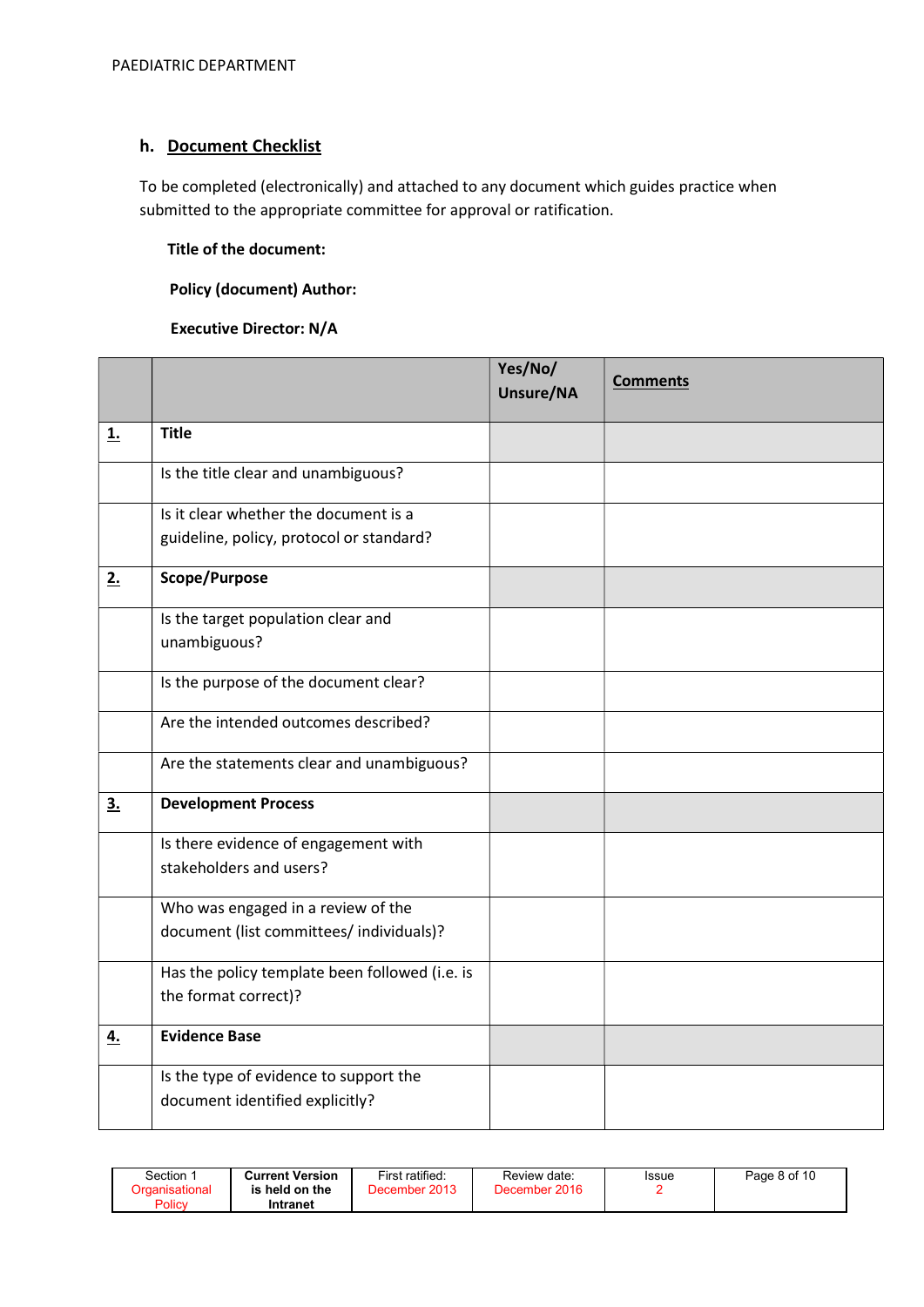|                   |                                                              | Yes/No/<br>Unsure/NA | <b>Comments</b> |
|-------------------|--------------------------------------------------------------|----------------------|-----------------|
|                   |                                                              |                      |                 |
|                   | Are local/organisational supporting<br>documents referenced? |                      |                 |
|                   |                                                              |                      |                 |
| <u>5.</u>         | <b>Approval</b>                                              |                      |                 |
|                   | Does the document identify which                             |                      |                 |
|                   | committee/group will approve/ratify it?                      |                      |                 |
|                   |                                                              |                      |                 |
|                   | If appropriate, have the joint human                         |                      |                 |
|                   | resources/staff side committee (or                           |                      |                 |
|                   | equivalent) approved the document?                           |                      |                 |
| 6.                | <b>Dissemination and Implementation</b>                      |                      |                 |
|                   | Is there an outline/plan to identify how this                |                      |                 |
|                   | will be done?                                                |                      |                 |
|                   | Does the plan include the necessary                          |                      |                 |
|                   | training/support to ensure compliance?                       |                      |                 |
| $\underline{7}$ . | <b>Process for Monitoring Compliance</b>                     |                      |                 |
|                   | Are there measurable standards or KPIs to                    |                      |                 |
|                   | support monitoring compliance of the                         |                      |                 |
|                   | document?                                                    |                      |                 |
| <u>8.</u>         | <b>Review Date</b>                                           |                      |                 |
|                   | Is the review date identified and is this                    |                      |                 |
|                   | acceptable?                                                  |                      |                 |
| 9.                | <b>Overall Responsibility for the Document</b>               |                      |                 |
|                   | Is it clear who will be responsible for                      |                      |                 |
|                   | coordinating the dissemination,                              |                      |                 |
|                   | implementation and review of the                             |                      |                 |
|                   | documentation?                                               |                      |                 |
| <u>10.</u>        | <b>Equality Impact Assessment (EIA)</b>                      |                      |                 |
|                   | Has a suitable EIA been completed?                           |                      |                 |

| Section<br>Organisational<br>Policy | First ratified:<br><b>Current Version</b><br>December 2013<br>is held on the<br>Intranet | Review date:<br>December 2016 | Issue | Page 9 of 10 |
|-------------------------------------|------------------------------------------------------------------------------------------|-------------------------------|-------|--------------|
|-------------------------------------|------------------------------------------------------------------------------------------|-------------------------------|-------|--------------|